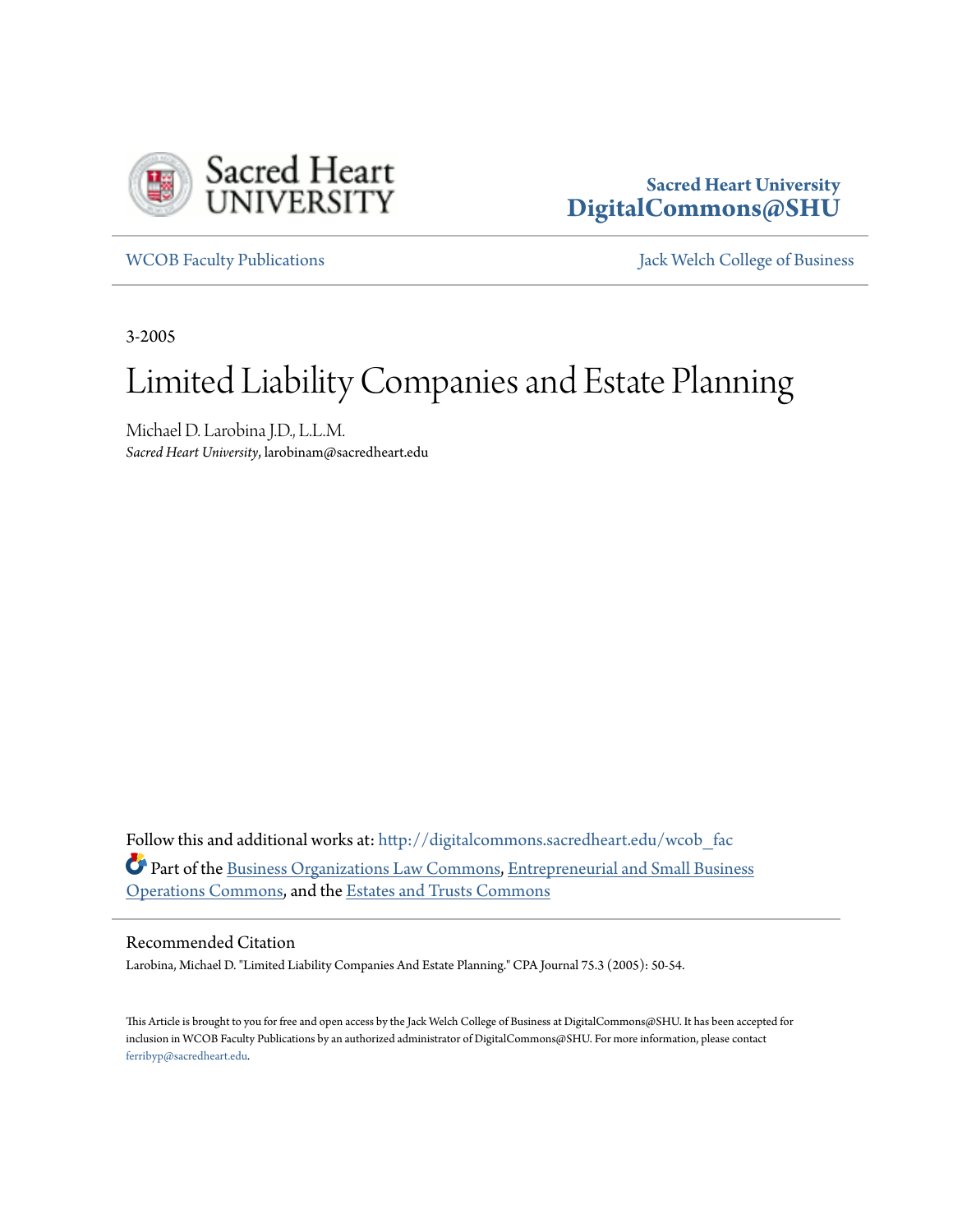With the widespread adoption of limited liability company acts by state legislatures, limited liability companies (LLC) have become the business organization of choice for small closely held businesses. An LLC also provides tax advantages to transfer wealth from one generation to another while allowing the donor to maintain control over the assets until death.

An LLC consists of members and managers. It can be structured like a limited partnership, with the members being passive investors and the managers actively managing the company. The concepts of wealth transfer are the same for LLCs and limited partnerships: The generation transferring the wealth (the parents) forms an LLC, making themselves both managers and members. The generation receiving the wealth (the children) are made members of the company. Initially, the parents hold all of the membership interest in the company along with the assets it represents. Over time, the membership interest is gifted to the children, within allowable gift tax amounts, and the parents retain the control of the company and its assets as the managers. LLCs can be structured to allow flexibility to accommodate income distribution issues and restrictions on transfers of interests.

*IRC section 2036.* The driving force behind the estate planning methods described above is IRC section 2036.

IRC section 2036 states that whenever property is transferred (except in an arm's-length transaction for fair market value) and the transferee retains the right to enjoyment (use) or the income, the value of the property transferred is included in the estate of the transferee. Furthermore, if the transferee retains the right to control who will use the property or who will receive income produced by the property, the property will be included in the transferee's estate.

### *Strangi v. Comm'r*

The facts of *Strangi (Estate of Strangi v. Comm'r,* 115 T.C. 35, 2000) are as follows: In 1994, the decedent's attorney son-in-law formed a family limited partnership known as the Strangi Family Limited Partnership (SFLP). At the same time he formed a corporation (Stranco) to act as the managing general partner of the SFLP. The general partner was given the sole, exclusive, and absolute right and authority to act on behalf of the partnership, with all of the customary broad language powers generally granted to a managing partner. The limited partners were without any authority or rights to manage the partnership. The managing general partner was given the sole discretion as to whether income would be distributed and also was given the sole discretion as to whether assets of the partnership would be distributed.

Ninety-eight percent (\$9,876,929) of the decedent's estate was transferred to the SFLP. In consideration of the transfer, the decedent received 99% of the interest in the limited partnership. The decedent's children purchased a 53% interest in Stranco, while the decedent purchased the remaining 47%. Stranco then took a portion of these funds and purchased the remaining 1% interest in the SFLP.

Subsequent to the formation of the SFLP, the partnership paid for the decedent's health care and, after his death, paid for his funeral, estate administration expenses, and debts. After the executor filed a Form 706 and estimated tax, the IRS determined that a tax deficiency existed. In Tax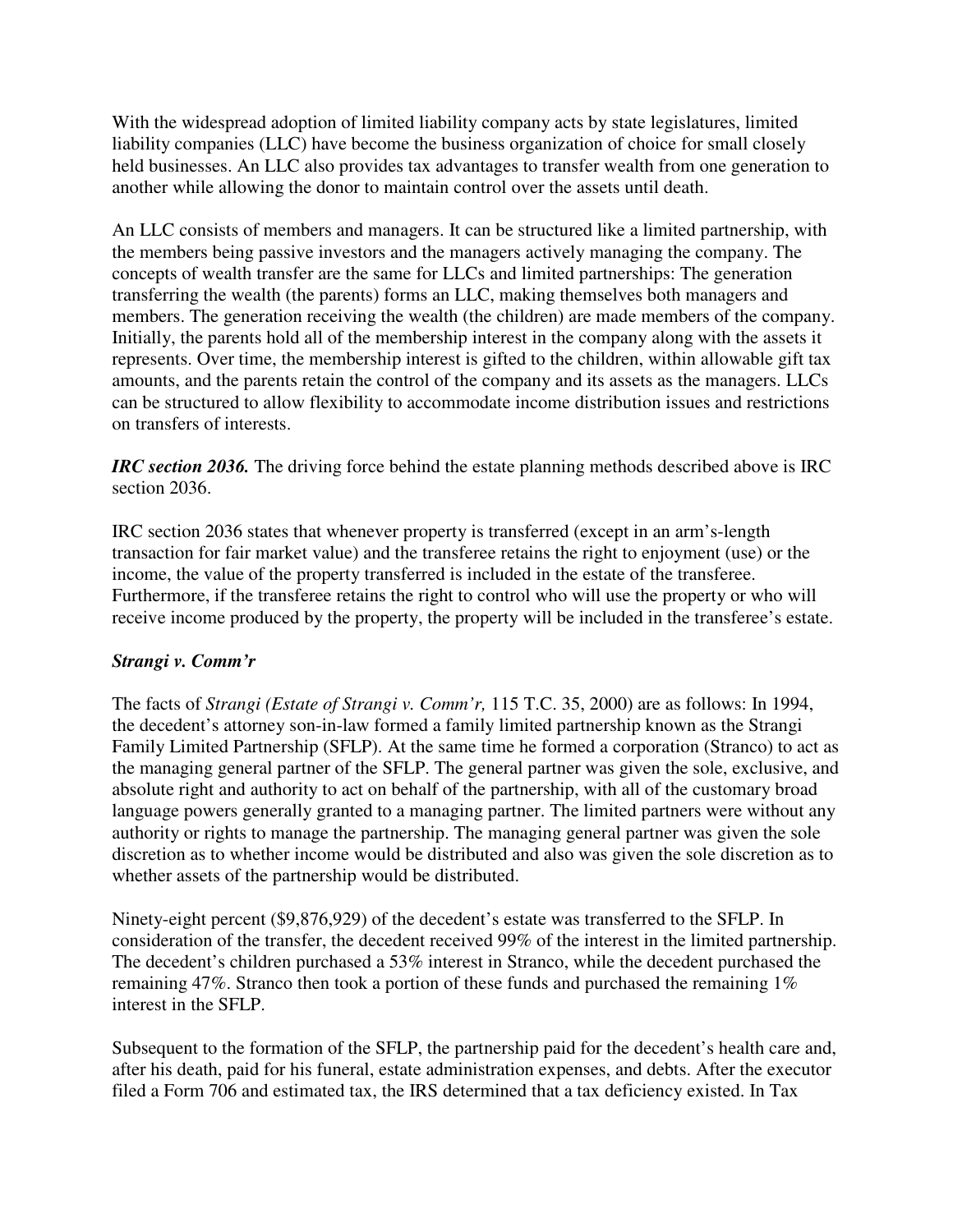Court, the IRS failed to raise a section 2036 argument in the initial pleadings and made a motion for leave to amend; however, the tax court refused the IRS' request. On appeal, the Fifth Circuit (*Estate of Strangi v. Comm'r*, Tax Court Memo, 2003-145) stated that the tax court abused its discretion and remanded the section 2036 issue back to the trial court.

For a complete understanding of the second decision on remand, it is necessary to look at the court's examination of section 2036 closely. The court stated that "it has long been recognized that the general purpose of this section is 'to include in a decedent's estate transfers that are essentially testamentary' in nature." Relying on *Guynn v. United States* (437 F.2d 1148, 1971), the court stated that when the statute speaks to including assets in the decedent's estate this "described a broad scheme of inclusion in the gross estate, not limited by the form of the transaction, but concerned with all inter vivos transfers where outright disposition of the property is delayed until the transferor's death." The *Guynn* court went on to state that "while the issue of implied agreement must turn on all the circumstances of each transaction, continued exclusive possession by donor and withholding of possession from donee are highly significant factors."

In Estate of *McNichol v. Commissioner* (265 F.2d 667, 1959), the court concluded that the term enjoyment is "synonymous with substantial present economic benefit." In *McNichol*, the decedent's estate argued that because the decedent could not enforce his right under the statute of frauds to receive income from real estate conveyed to his children, he had no right to enjoyment. The court rejected this argument; because the donor retained a present economic benefit, he in fact had "enjoyment" of the property within the meaning of IRC section 2036.

When LLCs are used as an estate planning tool to transfer real estate, there is often an agreement that the donor can remain in the family home without paying rent. This is use and enjoyment, and the courts have stated that whether an implied agreement exists is a factual determination requiring examination of the transfer itself and the subsequent use of the property (*Estate of Reichardt v. Comm'r*, 114 T.C. 9, 151, 2000).

Quoting *United States v. Byrum* (408 U.S. 12, 1972), the court stated "right" has been construed to connote an ascertainable and legally enforceable power. The court was addressing the issue of retaining the right over managerial power. The *Byrum* court stated that retaining managerial power over transferred assets does not automatically result in the inclusion of transferred assets in an estate. The *Byrum* court focused on whether the settler of the trust retained a "substantial present economic benefit." Broad powers of management do not necessarily subject an inter vivos trust to the federal estate tax. It is when the settler retains management control coupled with retained economic benefits that assets may be included in the settler's estate.

### *Strangi* **Court's Reasoning**

The IRS took the position that transfers made to the limited partnership and to the corporation acting as the general partner were includable in the decedent's gross estate pursuant to IRC section  $2036(a)(1)$  or  $2036(a)(2)$ . They based their argument in part on the structure of the SFLP and the Stranco Corporation: "the governing documents gave Gulig authority to specify distributions from SFLP, which is entirely consistent with his authority under the 1988 power of attorney." The estate argued that the managing partner did not have authority beyond day-to-day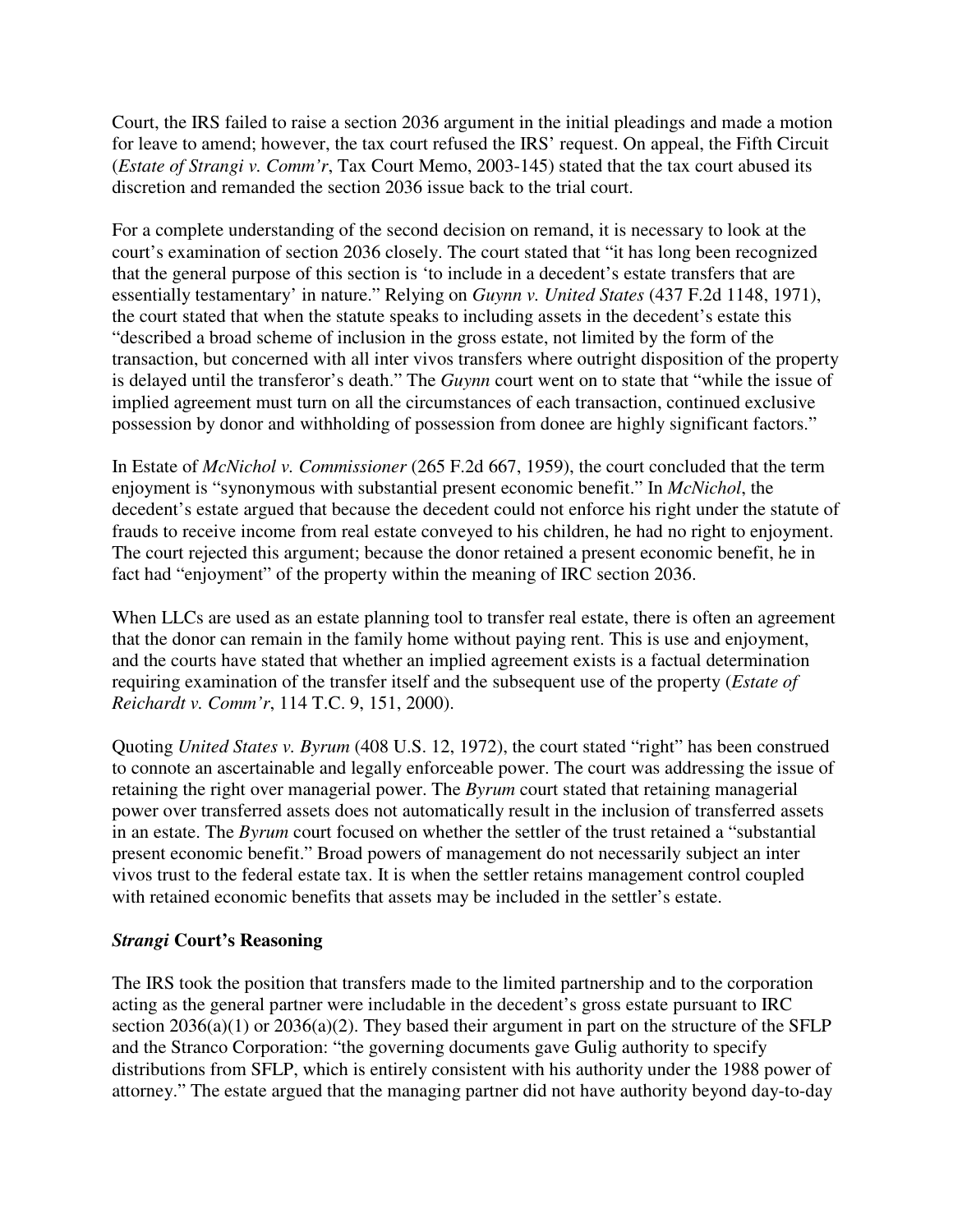affairs of the corporation; however, the IRS contented that none of the documents precluded making distributions from the SFLP.

The court focused on IRC section 2036(a)(1). If the transferor retains by expressed or implied agreement the possession, the enjoyment, or the right to income, the transfer is includable in the transferor's estate. The court equated enjoyment with a present economic benefit. The court concluded that the decedent did retain a right to income. Nothing in the documents governing the SFLP and Stranco prevented the decedent from receiving income from either of the entities.

The court was prepared to conclude that the transfers were includable in the decedent's estate. The court made a factual determination that the decedent at any time could have directed that the income, or a portion thereof, from the SFLP or from Stranco be given to him. The court went on to show that the decedent "as a practical matter retained the same relationship to his assets that he had before formation of SFLP and Stranco." There need not be an actual retained interest in possession or enjoyment, but merely an implied retained interest under IRC section 2036(a)(1). The court listed circumstances that are probative of an implicit retained interest: transfer of the majority of the decedent's assets, continued occupation of transferred property, commingling of personal and entity assets, disproportionate distributions, use of entity funds for personal expenses, and testamentary characteristics of the arrangement.

The court examined the factual circumstances carefully. The decedent transferred almost all of his assets to the SFLP and Stranco, leaving him with very few assets to meet his living expenses. The court characterized the decedent's continued physical possession of his residence after transfer to the SFLP as "highly probative under section 2036(a)(1)." The estate argued that the decedent was obligated to the SFLP for accrued rent. *Citing Reichardt*, the court stated, "accounting entries alone are of small moment in belying the existence of an agreement for retained possession and enjoyment."

Regarding the use of the SFLP funds, the estate argued that any payments made to the decedent were "de minimis." The court flatly disregarded this argument, noting that the SFLP made a series of expenditures on behalf of the decedent: the decedent's caregiver's back surgery, his funeral, nursing services, estate administration expenses, estate expenses and a specific bequest, and disbursements for the decedent's estate for estate and inheritance taxes. The estate countered the IRS' argument by stating that the payments were accounted for on the books of the SFLP as "advances to partners and later closed as distributions, with pro rata amounts either advanced or distributed to Stranco." The court did not accept this argument, stating that "accounting adjustments do not preclude a conclusion that those involved understood that the decedent's assets would be made available as needs materialized."

The court also considered that the SFLP and Stranco were actually estate planning vehicles. The court could not find that the purpose was to provide for "a joint investment vehicle for the management of the decedent's assets, but was consistent with testamentary intent." The court focused on the substance of the arrangement, as opposed to the formal legal structure; the decedent did in fact retain possession of, enjoyment of, or the right to income from the property within the meaning of IRC section 2036(a)(1).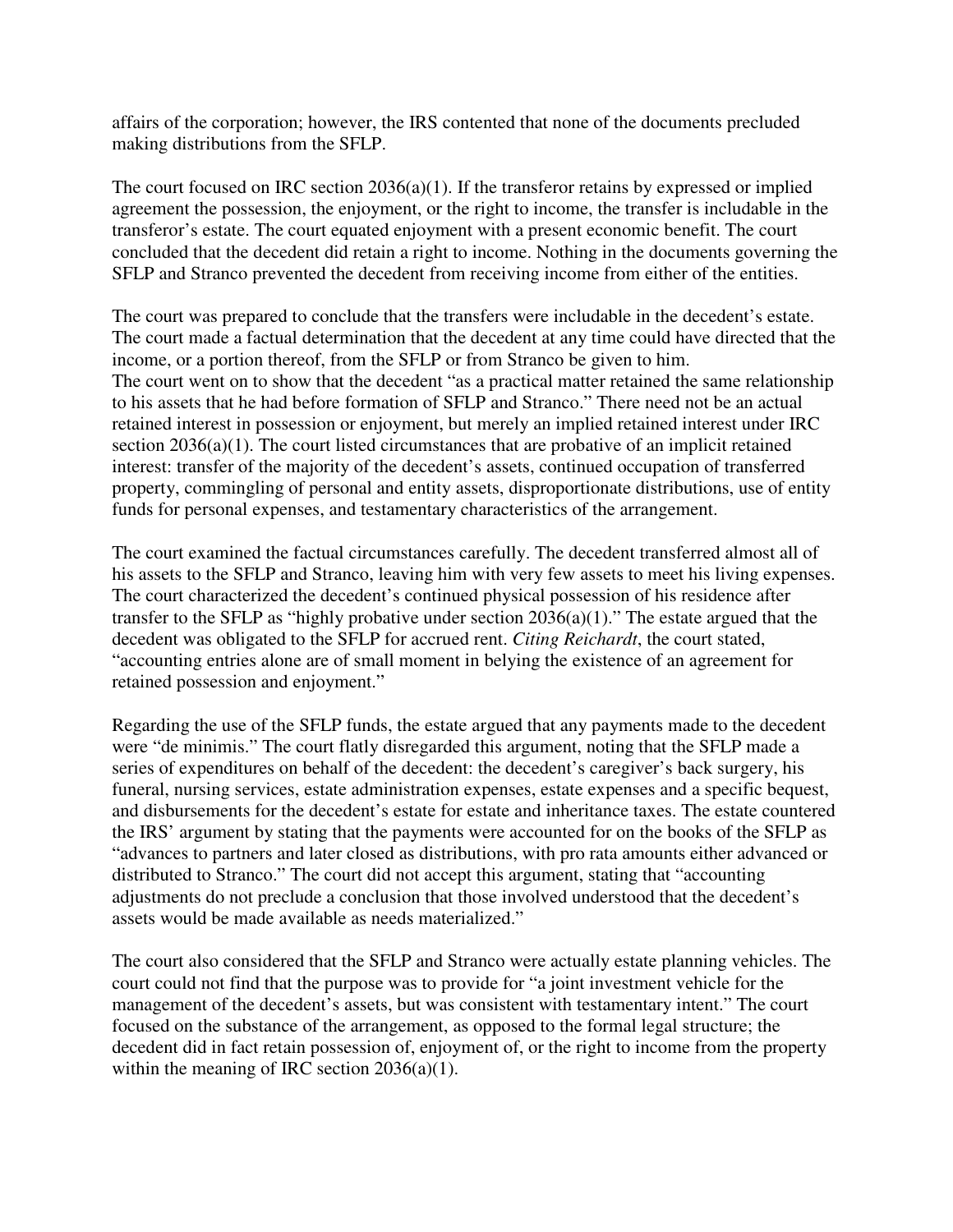In concluding that the decedent's transfers were includable in his estate under IRC section 2036, the court looked very carefully at the factual circumstances. Relying on the Supreme Court's reasoning in *Byrum (United States v. Byrum*, 1972), the *Strangi* court agreed with the IRS that the decedent did in fact retain the right to designate who shall enjoy the property and the income from the SFLP and Stranco. The court then went on to state that not only did the decedent retain the right to control the income of the transferred assets, but also the property itself. Relying once again on *Byrum*, the court concluded on a factual basis that:

Once dissolution and termination occur, liquidation is accomplished as set forth in the SFLP agreement. The managing general partner is named as the liquidator, which in turn disburses partnership assets first in payment of debts and then in repayment of partners' capital account balances. Authority is expressly granted for distributions in kind. Accordingly, decedent can act together with other Stranco shareholders essentially to revoke the SFLP arrangement and thereby to bring about or accelerate present enjoyment of partnership assets.

The court said it was "noteworthy" that such an action would likely revert the majority of the contributed property to the decedent himself, as the 99% limited partner.

According to the court, the distinguishing fact between *Strangi* and *Byrum* was that Strangi retained the right to designate who would enjoy the property and its income. The *Byrum* court noted that the entity the property was transferred to had an independent trustee. In *Strangi* there was no independent trustee; the decedent made all the decisions through his attorney. In Strangi, the SFLP and Stranco, Inc., merely existed to hold monetary assets and make investments.

The court noted that the fiduciaries in *Byrum* had duties that "ran to a significant number of unrelated parties and had their genesis in operating businesses that would lend meaning to the standard of acting in the best interests of the entity." Although the *Strangi* estate argued that the decedent's rights were severely limited by others with fiduciary duties, the court disagreed. The court could not find on a factual basis that those in a position of fiduciary control were in a position to make independent decisions. The court was particularly concerned with Gulig's (the decedent's son-in-law, attorney, and attorney-in-fact) ability to make any decisions independent of what the decedent directed. The Strangi estate simply could not establish that Gulig and the Stranco directors were in a position to exercise independent decisions apart from the decedent.

Next the court turned its attention to the lack in *Strangi* of a bona fide sale at arm's length in the transfer from the decedent to the SFLP and Stranco. The court examined this point in two parts. First, it pointed out that there were no "meaningful negotiations or bargaining with other anticipated interest-holders"; Gulig made all the arrangements. Because of this, the court concluded that the decedent "stood on both sides of the transaction." In addition, the court called the transaction "merely a recycling of value through partnership or corporate solution," citing *Estate of Thompson v. Commissioner* (T.C. Memo. 2002-246); *Estate of Harper v. Commissioner* (T.C.M. 2002-121, 2002); and *Kimbell v. United States* [244 F. Supp.2d 700 (N.D. Tex. 2003)]. The court found no distinguishing facts between *Strangi and Harper*. The decedent contributed assets to the SFLP and Stranco and then received back an interest the value of which derived almost exclusively from the assets he had just assigned.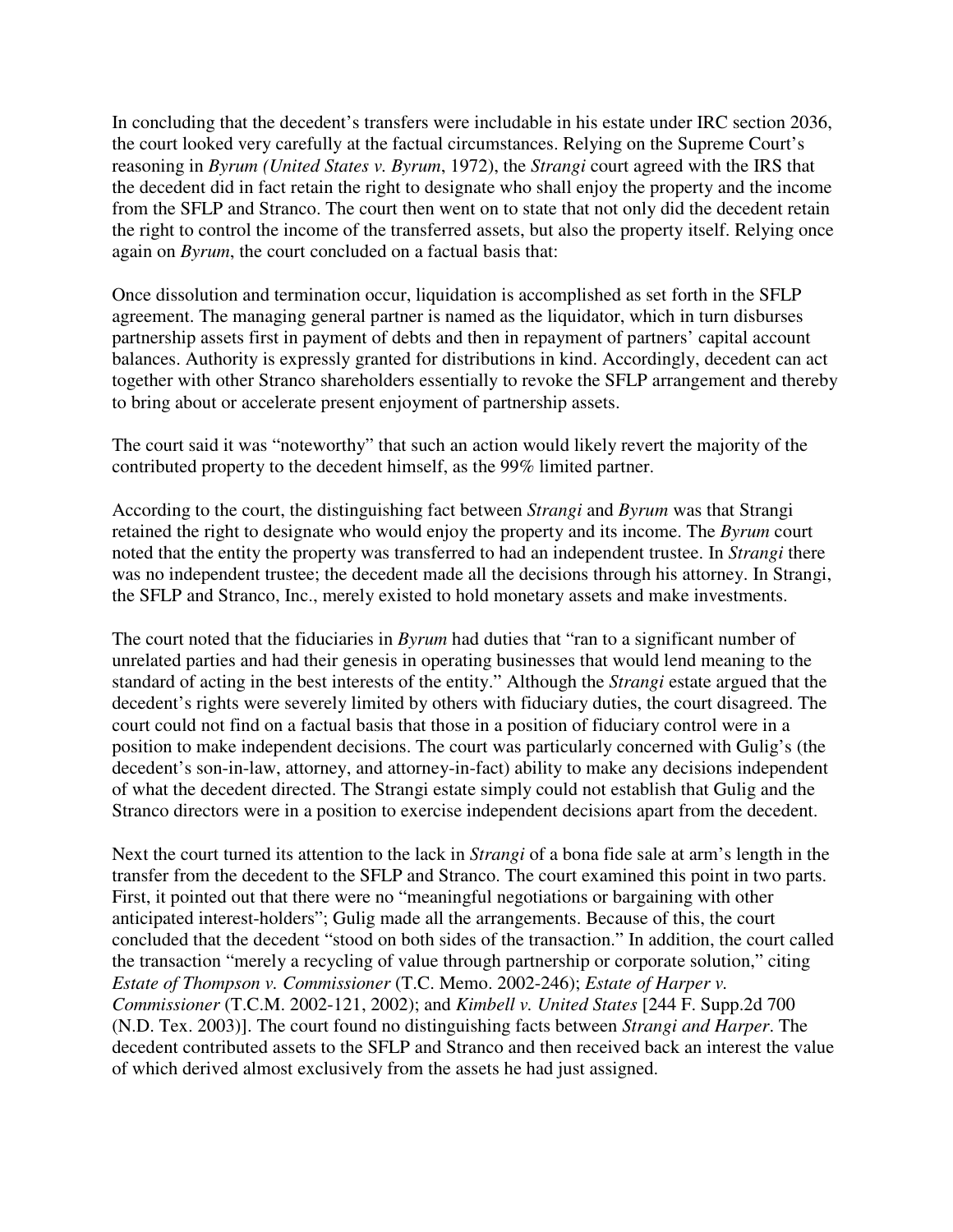Lastly, the court addressed the issue of how much of the transfer is properly includable in the decedent's gross estate. The decedent's estate argued that IRC section 2036 requires inclusion only to the extent the decedent retained an interest in the transferred property, not all of the property. The court flatly rejected this argument, and concluded that all of the transferred assets were includable in the decedent's estate. The court said that no part of the transferred property was exempt from the rights or enjoyment retained by the decedent.

#### *Kimbell v. United States*

In 2003, *Kimbell v. United States* affected the use of LLCs as estate planning vehicles. The facts of *Kimbell* are as follows: The decedent created a limited partnership two months before her death. This partnership was owned by an LLC and it owned 1% of the limited partnership and was its general partner; the trust owned 99% of the limited partnership, thus becoming its limited partner. The decedent was the cotrustee of the trust along with her son, who was also the manager of the LLC.

The case centered around the transfer to the limited partnership from the trust created in 1991. Because it was a revocable trust, all parties acknowledged that the assets of the trust were includable in the decedent's estate. Presumably, the motivation to transfer the assets of the trust to the limited partnership was to claim a discounted value at the time of the decedent's death. The executor valued the assets at \$1.257 million, and the IRS valued them at \$2.463 million. The executor paid the additional tax due and sued for a refund, claiming that the IRS overvalued the estate.

The court focused on two issues. First, it discussed the IRC section 2036(a) exemption of transferred property from a decedent's estate. The court cited the "bonafide sales for an adequate and full consideration" exception and transfers where the decedent retains neither the "possession or enjoyment of or the right to income from the property" nor "the right, either alone or in conjunction with any other person, to designate the persons who shall benefit or enjoy the property exception." The court dismissed the executor's contention that these exceptions apply, and found that the decedent stood on both sides of the transaction. Because the trust was revocable, ownership of its assets were attributable to the grantor/decedent. Thus, the 99% contributed to the limited partnership by the trust was de facto contributed by the decedent.

The court did not find that the decedent received adequate and full consideration for the sale. Citing *Wheeler v. U.S.* (116 F.3d 749), the court noted that although the IRC does not define adequate and full consideration, it does not include paper transactions. This court cited the same passage from *Harper* as the *Strangi* court when addressing the issue of consideration for the transfer. Based on this, the court dismissed the estate's claim that the transfer was exempt under the two exceptions in IRC section 2036.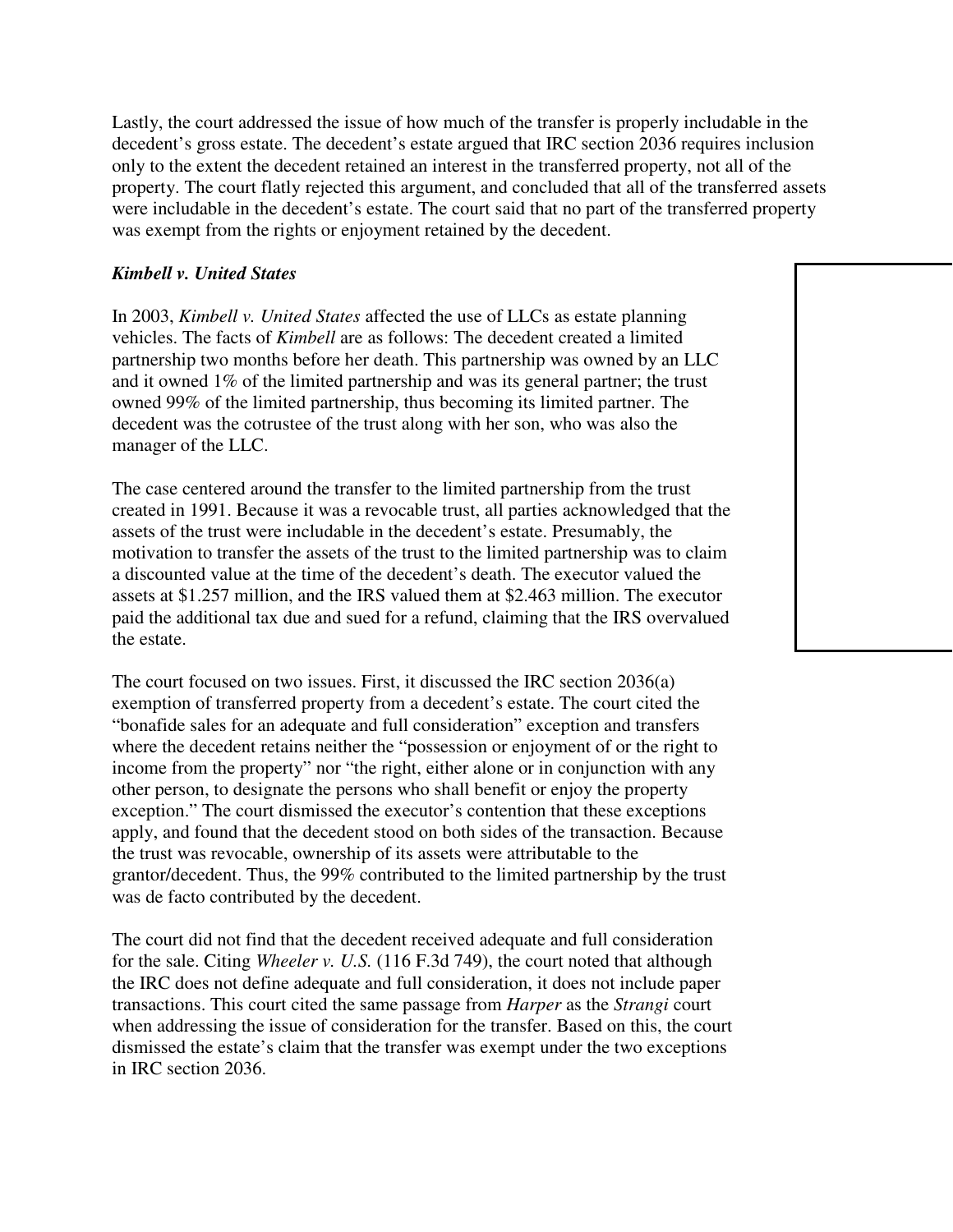The court also addressed the estate's claim that the decedent did not retain the possession or enjoyment of, or the right to the income from, the property. The court in *Kimbell* rejected the estate's claims that there was no retained interest, claiming that the partnership agreement itself serves as an actual agreement between the parties that the decedent did in fact retain possession or enjoyment of the property. The court noted that the decedent had the authority under the partnership agreement to remove the general partner at any time and appoint either herself or someone else.

Citing *Byrum*, the estate argued that the decedent could not have possibly removed the general partner and appointed herself because that would have resulted in a breach of her fiduciary duties. The court stated that the estate's arguments were without merit, that *Byrum* was distinguishable on its facts, and thus that the transfer of assets to the partnership was governed by IRC section 2036(a) rather than any of its exceptions.

The executor appealed the district court's decision to the Fifth Circuit Court of Appeals (371 F.3d 257, 5th Cir. 2004), which vacated the trial court's grant of summary judgment in favor of the government on the question of whether the transfer to the partnership was a bona fide sale for full and adequate consideration. It also remanded to the trial court the question of whether the decedent's partnership interest was an assignee interest or a limited partnership interest.

The court's decision was driven by a factual determination on the question of whether the transfer from the decedent would escape the reach of IRC section 2036(a) on the basis of two exceptions: the bona fide sale for adequate and full consideration, and whether the decedent retained an interest in the assets transferred. In addressing the first exception, the court concluded that Wheeler required an examination of whether or not "the sale … was, in fact a bona fide sale or was instead a disguised gift or a sham transaction."

The court then referenced *Thompson, Harper*, and *Strangi* with regard to the proposition that if a family partnership is only a vehicle for changing the form in which the decedent held his property—a mere "recycling of value"—the decedent's receipt of a partnership interest in exchange for his testamentary assets does not qualify as an exception. The court pointed out that all of these prior cases recognized that an exception could apply if the transaction indicates the exchange was more than a sham or a disguised gift. The court found that Kimbell did not retain sufficient control of the assets transferred to the LLC. The decedent retained only a 50% interest in the transferred assets; her son had sole management powers, and because of that, the decedent did not have the right to designate who would enjoy the property.

#### **Implications**

Neither the *Strangi* nor the *Kimbell* case should be treated lightly. Although the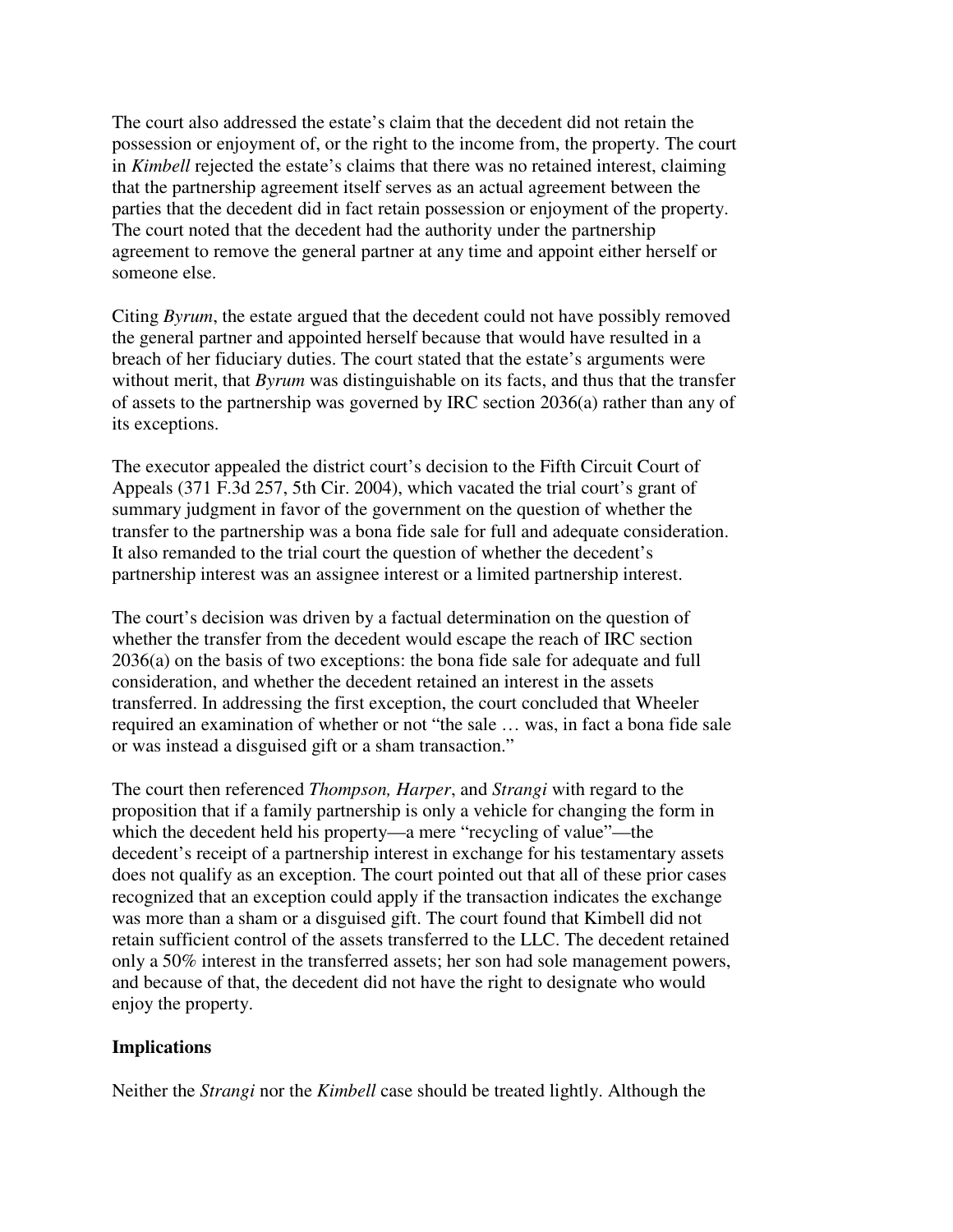Kimbell court found for the estate on appeal, it did not disturb prior case law or statutes. It left *Strangi* intact. A close reading of both cases reveals the federal courts' narrowing approach to transfers made within the confines of IRC section 2036. The aggressive practice of transferring wealth from one generation to other needs to be reexamined in light of these recent court decisions.

It is no longer advisable for the grantor to retain control or use of transferred property through an LLC or limited partnership. Fair market value should be paid for the use of the property, and be properly documented. Current practice wherein the grantor transfers the property but retains control as the manager of the company—is no longer sound practice. The transfer must not have any strings attached. Combining management control along with a present economic benefit will result in close scrutiny by the IRS and the courts.

The contributions to the LLC should come from more than one family member. Both the *Strangi* court and the Kimbell court objected to the fact that the decedent contributed the bulk, if not all, of the property to the LLC or limited partnership. The *Kimbell* appeals court stated that one of the factors to be considered is whether the interests credited to each of the partners were proportionate to the fair market value of the assets contributed to the partnership.

Another issue closely examined by both of these courts was the voting arrangements of the LLC or limited partnership. In particular, the *Strangi* court found the decedent's ability to control the distribution of income or assets from the limited partnership to be problematic. To avoid a similar judgment, a grantor/decedent cannot retain voting control of the company/partnership and implicitly retain the economic benefits of the property transferred.

The one thing that stands out in Strangi is the decedent's use of transferred assets to pay his living expenses. If there is any chance the transferor/decedent will need the assets (or income therefrom), the assets should not be transfered. Transferors should retain enough assets in their own name to meet their living expenses.

Last, LLC and limited partnership formalities should be followed. This includes completing required filings with state authorities on time, filing tax returns on a timely basis, holding regular meetings of the members and documenting them, preparing resolutions authorizing action on the part of the company when contemplating a significant transaction, and having notes and security documents in place when loans are made. In short, all the activities of the company should be formalized. This will not, however, save an otherwise questionable transfer.

With careful planning, LLCs and limited partnerships can still be effective vehicles for transferring wealth from one generation to another. Transferors must understand, however, that a transfer is a complete separation from the transferred assets, with no strings attached. The federal courts have demonstrated their